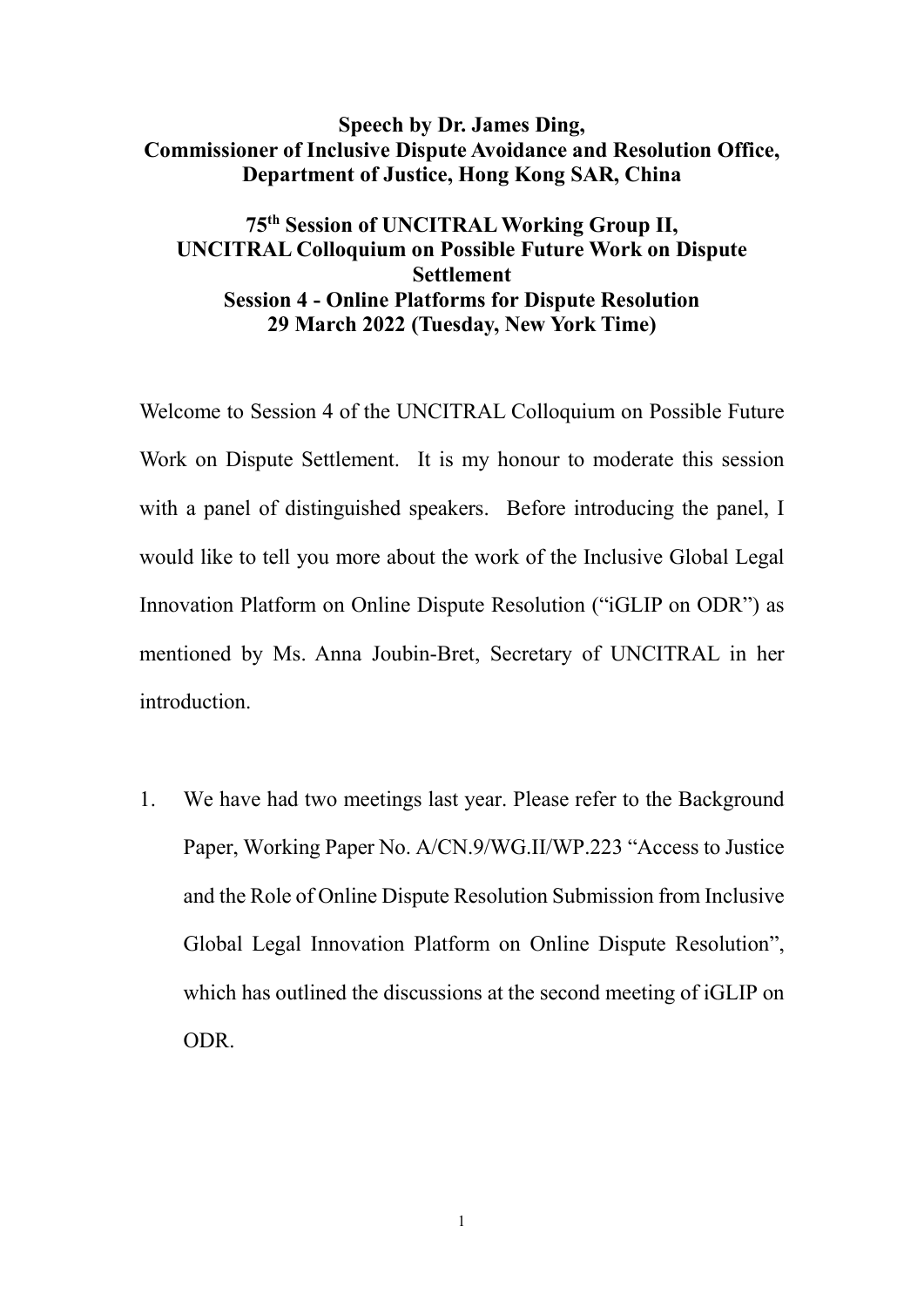2. I am pleased to note that many panelists on this panel are also members of iGLIP on ODR. I will summarize the key outcome of the discussions at the second meeting of iGLIP on ODR below.

# **Need for an international legal instrument on access to justice and the role of ODR**

- 3. At the second meeting of iGLIP on ODR, we discussed the need to explore the development of an international legal instrument that could facilitate access to justice through the use of ODR internationally and set out minimum core standards that would apply to ODR proceedings, ODR providers and ODR platforms.
- 4. Although ODR is already being utilised, issues on sufficient means or capacity, as well as general understanding and application both nationally and internationally of minimum core standards will need to be addressed, so as not to create a serious impediment to the use of ODR at both domestic and international level. Access to appropriate and adequate technology for ODR has become a vital element to ensure equal access to justice for all.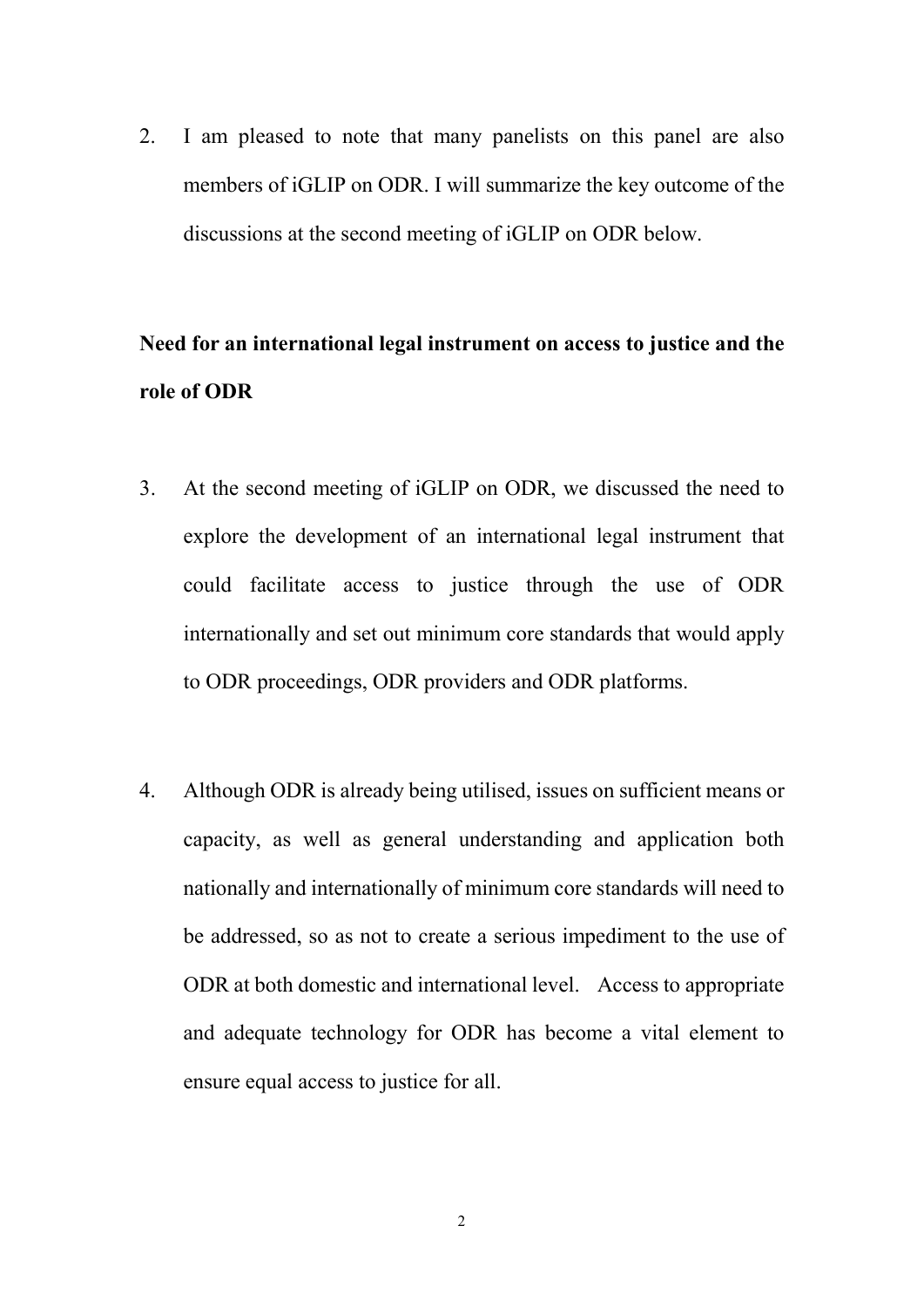#### **Discussion on a possible international legal instrument**

- (i) Purpose
- 5. Members of iGLIP on ODR discussed the purpose of the instrument which could aim to facilitate access to justice internationally through the use of ODR, including the provision of appropriate and adequate access to technology and other basic infrastructure or support for ODR.
- (ii) Scope
- 6. The instrument may cover or apply to a wide range of civil and commercial disputes, subject to any exclusions to be decided by the State concerned. For example, some States may exclude consumer or certain kind of transactions so that some flexibility is maintained under the instrument.
- 7. It was also discussed whether the scope should only include outcomes administered by private ODR service providers or be extended to also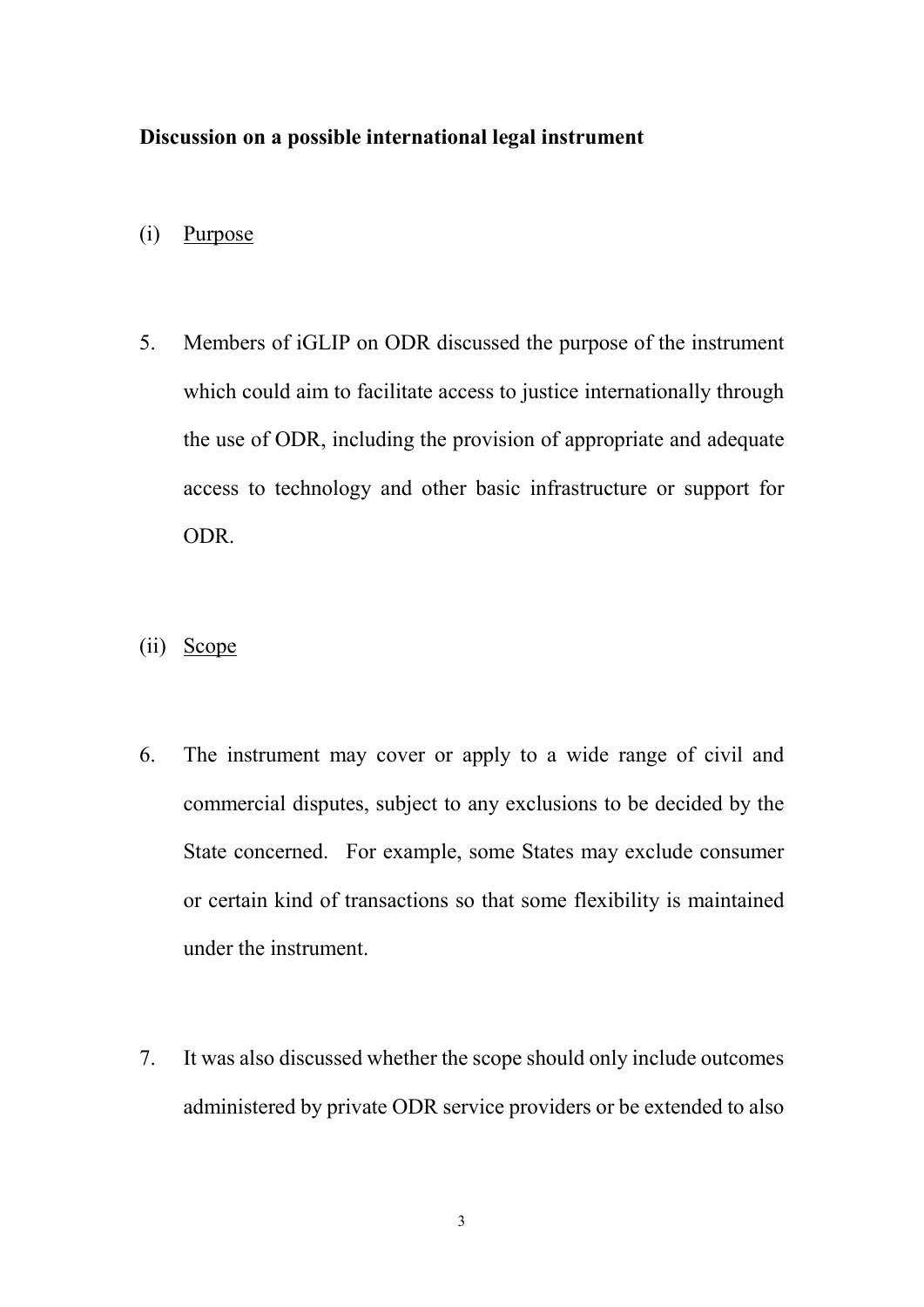apply to outcomes rendered by courts through ODR. Members of iGLIP on ODR are still discussing such possibilities.

#### (iii) Establishing an Exchange Platform

- 8. The usefulness for States to establish a platform for the sharing of ODR experience and offering advice or assistance related to ODR was also discussed. The platform would facilitate better communication, further cooperation among States as well as among ODR providers.
- 9. The platform should not create a closed shop market, but rather encourage multiple competent ODR providers to share their experience, in particular to States which are still in the early stage of developing their own ODR Framework. For the purpose of exchange and sharing of experience, competent ODR providers may be identified in the instrument.

# (iv) Level of Appropriate and Adequate Support and Assistance

10. It was agreed that ODR processes should be conducted in a way that treats all parties with equal respect. Assistance and support provided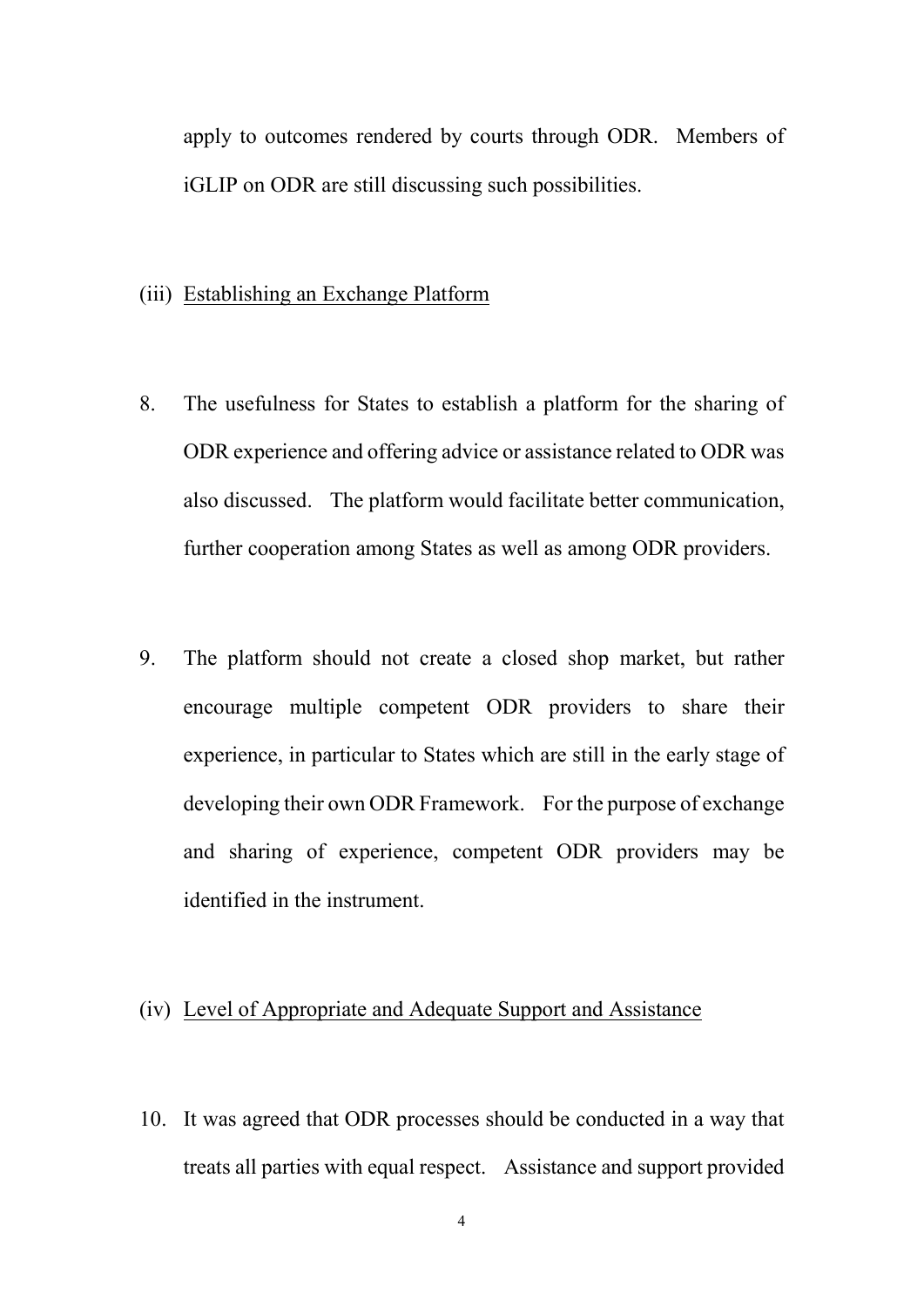by States may be particularly important for locally situated parties who may not have effective access to ODR due to insufficient means or understanding of the operation of equipment and technology for conducting ODR.

11. As such, the instrument may provide for States to work together to ensure that parties receive equal access to appropriate technology and basic infrastructure, as well as setting out the level of appropriate and adequate support and assistance.

#### (v) Minimum Core Standards

- 12. Members of iGLIP on ODR discussed intensively about a set of internationally applicable minimum core standards to provide a benchmark for ODR proceedings, ODR providers, and ODR platforms to ensure access to justice in ODR. These standards may also guide and foster the development of ODR systems in different jurisdictions.
- 13. The evolving nature of the standards may be indicated in the instrument so that the standards may be further expanded or revised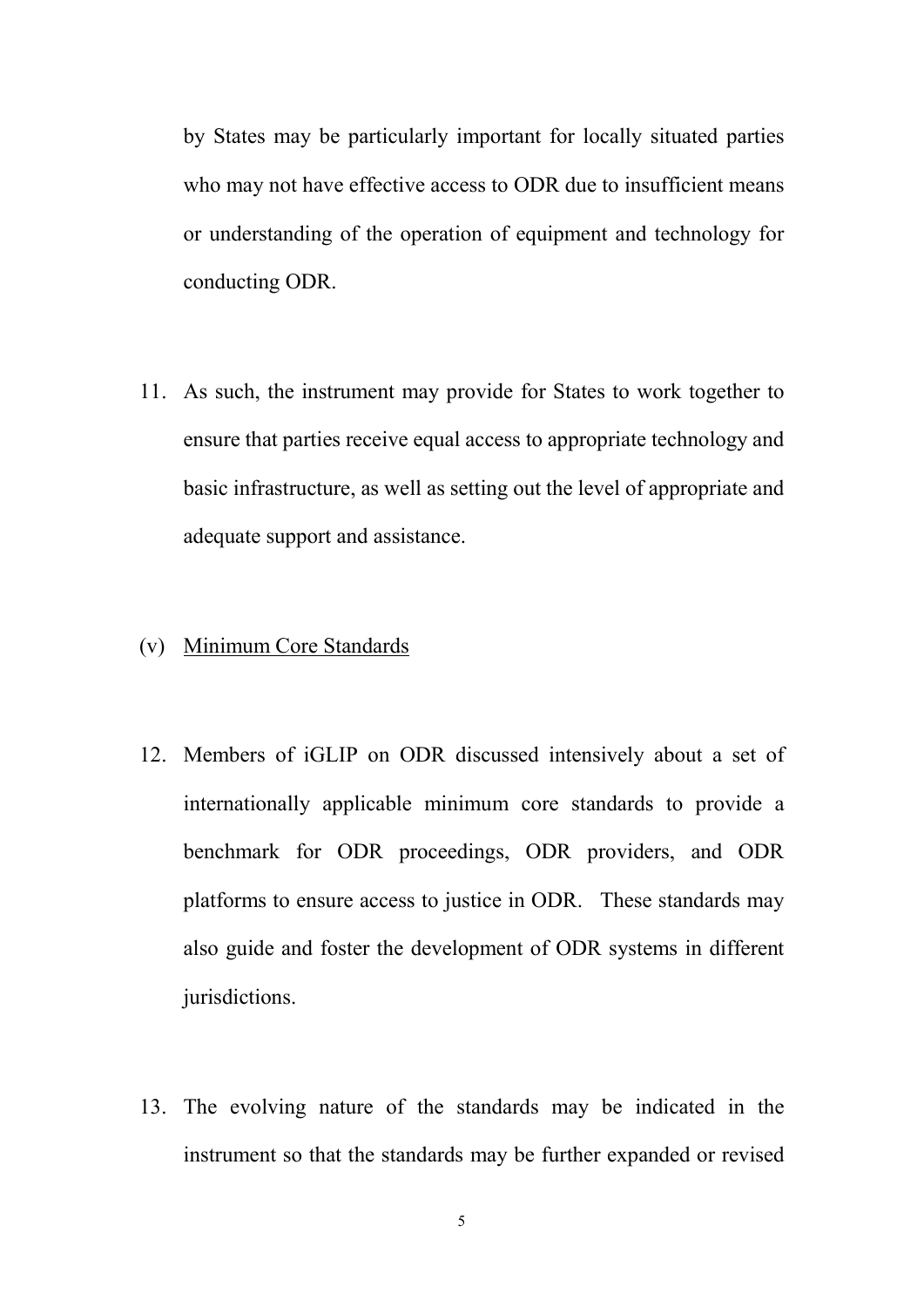to respond to new developments, technologies and needs in conducting ODR.

- 14. Possible minimum core standards include the provision of full spectrum of ODR services, accessibility and effectiveness, efficiency, competence, impartiality, security, confidentiality and enforceability.
- 15. Members of iGLIP on ODR also saw the need to take into account issues of different legal systems, principles of party autonomy, technology neutrality, fairness and integrity. It was also considered important to further consider which minimum core standards are specific to ODR, as opposed to alternative dispute resolution in general.

# (vi) Form of the Instrument

16. The form of the possible instrument may take the form of a convention, model law, principles or a practice guide, which may be open for adoption by any State. Members of iGLIP on ODR are still discussing these different possibilities.